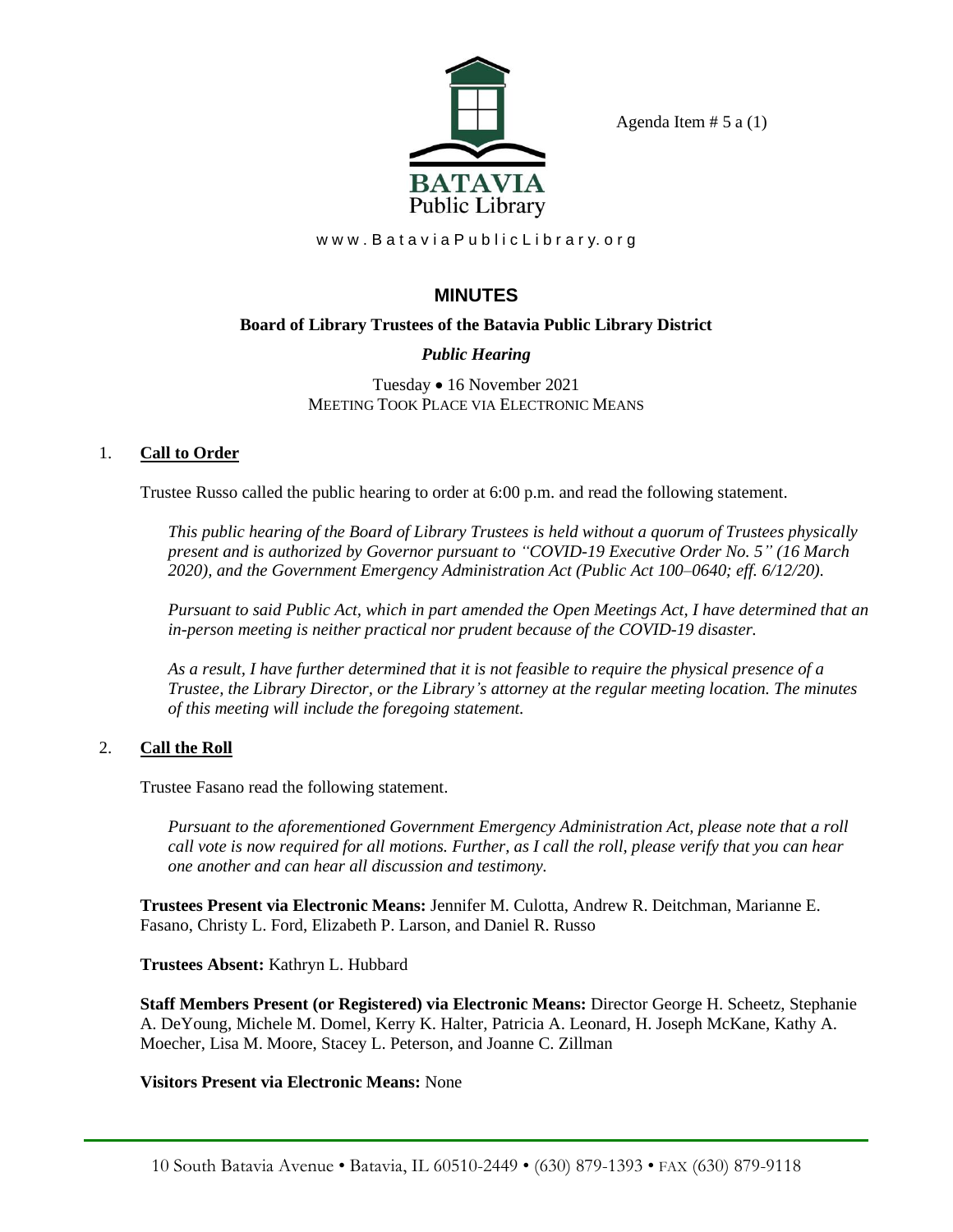3. **Public Hearing:** An Ordinance Levying the Annual Taxes for Library Purposes in the Batavia Public Library District, in the Counties of Kane and DuPage, Illinois, for the Fiscal Year 2021–2022 (ORDINANCE 2021–008) (Standing Committee on Finance / Committee of the Whole)

Trustee Russo declared the public hearing open and read the following statement:—

*PUBLIC HEARING ON PROPOSED PROPERTY TAX INCREASE FOR THE BATAVIA PUBLIC LIBRARY DISTRICT*

*Section 1. This is a public hearing on the proposed property tax increase for the Batavia Public Library District for Tax Year 2021 (the Fiscal Year beginning 1 July 2021 and ending 30 June 2022).*

*Section 2. Pursuant to "The Truth in Taxation Act," the Board of Library Trustees adopted "A Resolution Determining the Amount of Money Estimated to Be Necessary to Be Raised by the Tax Levy" (Resolution 2021–010) at its regular meeting on Tuesday, 19 October 2021.*

*Section 3. In accordance with Illinois Compiled Statutes, the Library District published a black-bordered "Notice of Proposed Property Tax Increase for the Batavia Public Library District" on Thursday, 4 November 2021. This notice was published in the Kane County Chronicle.*

*Section 4. That the corporate and special purpose property taxes extended or abated for 2020 were \$4,473,144.02. The proposed corporate and special purpose taxes to be levied for 2021 are \$5,911,000, which represents an increase of 32.14% over the previous year.*

*Section 5. That the property taxes extended or abated for debt service and public building commission leases for 2020 were \$0 (zero). The estimated property taxes to be levied for debt service and public building commission leases for 2021 are \$0 (zero), which represents a change of 0.00% from the previous year.*

*Section 6. That the total property taxes extended or abated for 2020 were \$4,473,144.02. The estimated total property taxes to be levied for 2021 are \$5,911,000, which represents an increase of 32.14% over the previous year.*

*Section 7. In the published notice, persons desiring to appear at the public hearing and present testimony to the taxing district were requested to contact the Library Director. No one contacted the Library Director for this purpose; in fact, no one contacted the Library Director to discuss the proposed property tax increase. If there is any person who desires to present testimony to the taxing district, represented by this Board of Library Trustees, please step forward at this time.*

Trustee Russo invited comments from the audience. There were no comments.

Trustee Russo declared the public hearing closed.

#### 4. **Adjournment**

Motion by Trustee Larson to adjourn the public hearing. Seconded by Trustee Culotta. Roll Call: Trustee Culotta, aye; Trustee Deitchman, aye; Trustee Fasano, aye; Trustee Ford, aye; Trustee Larson, aye; Trustee Russo, aye. The motion carried, 6–0, with one member absent.